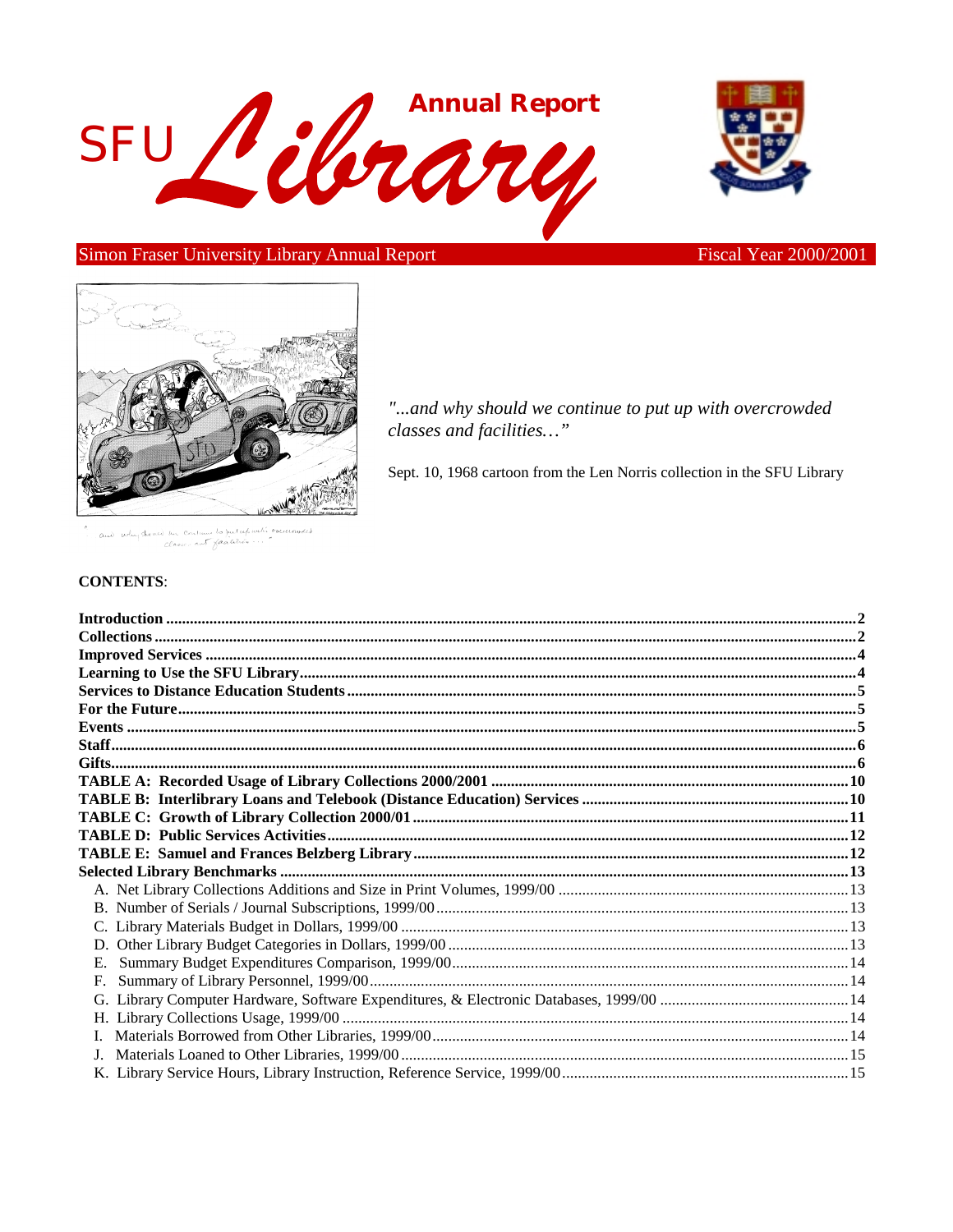### <span id="page-1-0"></span>SFU Library Annual Report 2000/2001

### **Introduction**

The SFU Library recorded another successful year in 2000/2001. The Library undertook a survey of SFU faculty, graduate and undergraduate student. to seek feedback on the SFU Library's existing collections, services and facilities and to solicit advice on future directions and priorities.<sup>1</sup> We were delighted at the positive response to Library services, as well as the keen interest in further improvements. Collections, space, instruction and online services are all high on respondents' lists of priorities.

In one section of the survey, faculty, graduate and undergraduate students were asked to name strengths of the SFU and other libraries, desired changes in the Library and future priorities. There was a great deal of consensus among faculty, graduate and undergraduate responses. All groups considered the expansion of the SFU Library's print and electronic collections to be the top priority for the future. All three groups would like to see improvements to the physical space to create a more stimulating and functional learning environment. Undergraduate students would also like to see lower photocopying charges and longer library hours, particularly weekends and Friday evenings.

Responses to the survey identified SFU's librarians and staff as one of the Library's best features. While discourse about academic libraries tends to be on new services and trends, regular Library operations continue, and the quality of the work of SFU Library staff and librarians is an essential component of that success. As a result of the efforts of librarians and staff, users can expect that new books and journals will be available on the shelves quickly, and re-shelved quickly, that the Library will be open ninety-nine hours per week, that reference, information and online help will be available, and that our systems will be available twenty-four hours per day, seven days a week.

According to respondents, SFU Library's other best services were interlibrary loans (particularly for graduate students and faculty) and its electronic infrastructure, including the Web site, online catalogue and online journals. Undergraduate students also appreciated the reserve materials and graduate students, their longer loan period.

The survey results informed the creation of our *Three Year Plan*, completed in June 2001.<sup>2</sup>

### **Collections**

While Library collection trends in 2000-2001 continued much the same as in recent years, what earlier seemed pure speculation is now a reality: electronic journals form a significant part of the Library's collection expenditures, accounting for more than 5,000 titles. Access to e-journals held by SFU has now been consolidated in the Electronic Journals Database (EJDB), whose records are automatically duplicated in the Library catalogue. The EJDB won a Canadian Library Association Technical Services Award for its concept, design and execution. This may help address concerns in the Survey responses where notable gaps (20%-40%) were identified between importance of these sources to people's work and their current level of satisfaction , particularly for electronic journals.

Collaborative purchasing plays an increasing role in expanding the breadth of material we obtain and in controlling costs. The Canadian National Site Licensing Project (CNSLP) is perhaps the most successful and certainly the largest such venture. With sixty-four participating institutions, and a \$50 million budget over three years, the use of a model license in negotiating ensured effective use of the funds in obtaining licenses to 700 electronic journal titles.

SFU Library participated in other purchasing consortia including the BC Electronic Library Network (ELN), the Council of Prairie and Pacific University Libraries (COPPUL) and Consortia Canada. Although the cost savings may not be as great as with the CNSLP, these three allow us to choose titles of specific interest to our users. In the 11 years since it was initiated in BC, the process of collective purchasing to counterbalance increasingly concentrated commercial academic publishing companies has been successful.

New online products 2000/2001 included:

- Alternative Press Index
- ARTFL (American and French Research on the Treasury of the French Language Project)
- Books in Print with Reviews: Canadian Edition access now available outside the Library
- CCH Canadian TaxWorks

l

<sup>1</sup> Survey results are available at <http://www.lib.sfu.ca/news/survey2001/survey2001contents.html>.

<sup>&</sup>lt;sup>2</sup> The SFU Library's *Three Year Plan* is available at <http://www.lib.sfu.ca/news/plan01-04/plan2001-4.htm>.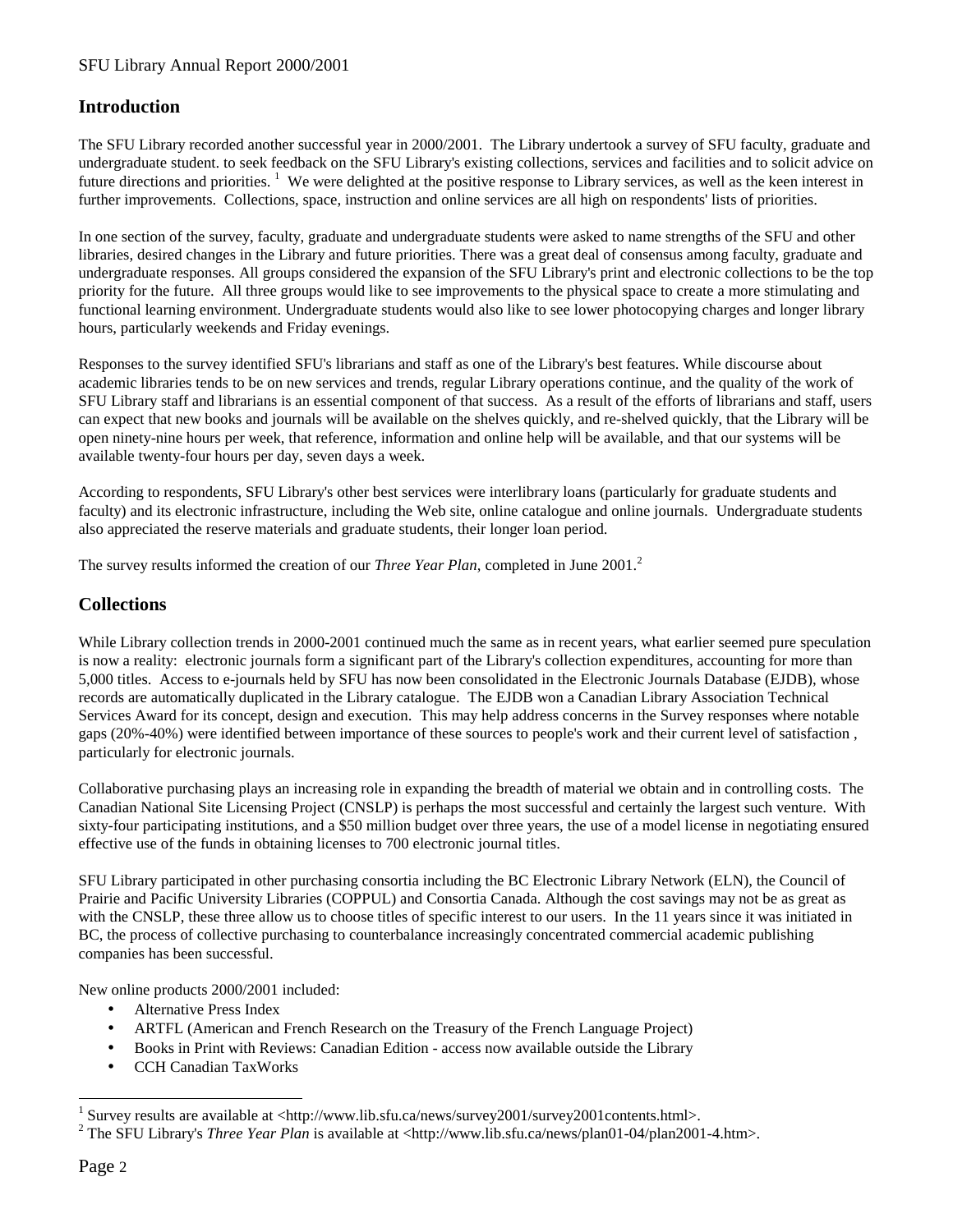- CanCorp Financials Professional
- Company Data Direct / International
- E\*Subscribe ERIC Documents Online since 1993
- ECO Early Canadiana Online
- Encyclopedia of Life Sciences
- Financial Post Corporate Reports on the web
- Grove Dictionary of Music II
- Index to Canadian Legal Literature
- Iter: Gateway to the Middle Ages and Renaissance
- JSTOR Arts and Sciences I Collection (117 e-journal titles)
- Linguistics and Language Behavior Abstracts
- Project MUSE (full package upgrade to 167 e-journal titles)
- Science and Technology Management Bibliography

The Canadian National Site Licensing Project provides access to the following groups of electronic journals:

- Academic Press IDEAL service (175 titles)
- American Chemical Society ACS Web Editions (30 titles)
- American Mathematical Society MathSciNet
- Institute of Physics Publishing IOP Journals (33 titles)
- ISI Web of Science (1998-)

l

- Royal Society of Chemistry RSC Electronic Journals (23 titles)
- Springer Verlag LINK service (410 titles)

Three additional financial databases were acquired via the University of Toronto CHASS services: Research Insight (COMPUSTAT), World Trade Analyzers and the Canadian Financial Markets Research Centre CFMRC/TSE database.

The Library continues to be an active partner in Statistics Canada's Data Liberation Initiative (DLI) as an institutional member, with the Maps/Data/GIS unit head, Walter Piovesan serving on the External Advisory Committee. As a partner with UBC in the Research Data Center initiative, Walter acts as a campus resource person for those researchers wanting to access restricted data sets provided under the RDC program.

An average 8% increase in journal prices, a 4.76 % decrease in the value of the Canadian dollar compared to the US dollar and a new 1.5% shipping and handling charge for delivery of books put further pressure on the collections budget for 2000/2001. Nevertheless, the \$400,000 base lift to the collections budget allowed us to maintain current serial subscriptions for 2000/2001, add to Communications, Education and Earth Sciences budgets, and gain access to other general resources. An additional onetime \$25,000, in collection allocation transition dollars, contributed to the implementation of the recommendations of the Collection Allocation Review Report<sup>3</sup>.

The Library's Alumni and General Endowment funds provide an important source of income to advance the Library's collections. When items such as electronic serials require ongoing funding, the endowment money is used to fund the transition for three to five years, with the expectation that the costs will be rolled into the Library's collection budget thereafter. This year, endowment income funded the Library's portion of the Canadian National Site Licensing Project, as well as the first of three years of JSTOR Arts and Science Collection of electronic journals.

The Library works to ensure that acquisitions fit SFU's current research and teaching interests. In 2000/2001, new course assessments were completed for over 90 new courses, 4 new Centres and 2 new programs. Library reports were completed and the Head of Collections and the liaison librarian met with departmental reviewers for Psychology, Linguistics and Chemistry. As well, a report was created for the Faculty of Engineering Science accreditation review for the Head of Collections and Marjorie Nelles met with a representative of the Accreditation Team. Liaison librarians considered whether to purchase books and journals frequently requested through Interlibrary Loans. With the creation of the Molecular Biology and Biochemistry (MBB) department, MBB-specific serials from the Biological Sciences and Chemistry lists were shifted into the MBB budget. In anticipation of the School for Contemporary Arts' possible move to downtown Vancouver, the Library prepared a report on the implications for Library collections and service options.

 $3$  The full report can be found at <http://www.lib.sfu.ca/kiosk/collections/allocations/repfinal.htm>.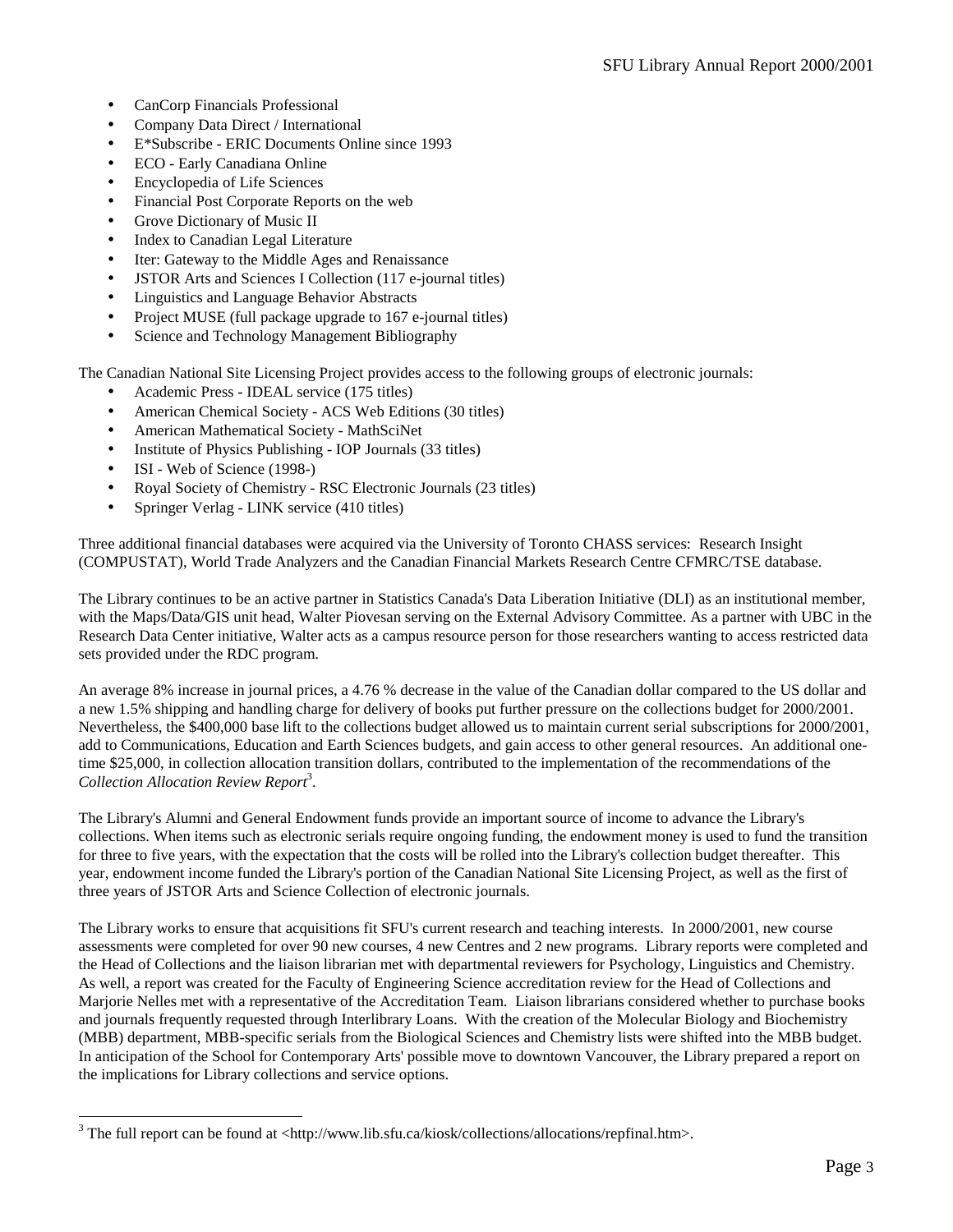### <span id="page-3-0"></span>SFU Library Annual Report 2000/2001

### **Improved Services**

There is no denying the positive impact of publicity about our services. For example, the Fine Arts Room music collection was highlighted in *The Peak* as a 'hidden treasure'. Likely as a result, the number of items loaned increased 10% over the previous year, despite circulation dropping elsewhere in the Library.

With improved online requesting, demand for interlibrary loans from members of the SFU community rose to 48,000 requests, an increase of 30% over 1999/2000 and of over 400% since 1996/97. The Library has taken steps to cope with this rising demand for service by shifting interlibrary loan assistance to the Reference and Information Desks, where help may be integrated into the reference and research process. This allows Interlibrary Loan Division staff to focus on filling requests as quickly as possible.

Survey results showed dissatisfaction with the speed of delivery of interlibrary loan materials. The Library has taken steps to address this; as of September 1st, 2000, undergraduates can borrow interlibrary loan material only from those libraries with which we have direct requesting agreements. This has freed up staff time to do in-depth searching for more complex graduate and faculty requests, and has allowed us to keep our delivery time for requested items as short as possible.

In order to further improve delivery time, direct delivery of ILL documents to the MBB Reading Room in the South Science Building was established in February 2001 for faculty and graduate students. This project was supported by the Dean of Science and the Department of Molecular Biology and Biochemistry. An improved electronic service at Belzberg Library has decreased the delivery time of print journal articles from other libraries by at least a day.

Students reported that both individual and group study spaces are insufficiently addressing their needs. Two group study rooms on floor 2 are now available for booking and we are in the process of adding another dozen such rooms. About fifteen individual study rooms are now available to graduate students on a semesterly basis through the Dean of Graduate Studies office. A new Library online instruction lab became ready for use in Fall 2001.

Debit and credit cards may now be used for payment of fines, lost books, extramural cards and cassette tapes at the WAC Bennett Library.

We continue to improve the content of the Library's Web pages. More online information about Library services is available, including the status of ILL requests, binding information and schedules for classes and events, automatically generated from the Library's room booking software. Statistics Canada documents are now all in the online catalogue. Projects to add catalogue records about individual slides of artwork and a collection of Chinese materials at Belzberg Library are underway as well.

The first of four seismic mitigation funding from the Provincial Government was received to reinforce the Library's book shelving.

### **Learning to Use the SFU Library**

Graduate and undergraduate students were surveyed on their preferred method for learning how to use library resources. Threequarters of graduate and undergraduate students indicated that they had sought assistance from library staff at a workstation or a service point such as the reference desk to learn about the SFU Library collections and/or services. While graduate and undergraduate students are generally satisfied with the helpfulness of all learning methods, they have found assistance at the workstation and one-on-one consultations to be particularly valuable.

Half of the undergraduate students surveyed indicated that they had learned to use the SFU Library collections and services through course-integrated instruction given by Liaison Librarians during class time. The number of instruction classes and students continues to increase at over 40% per year. Library instruction is now a core component of first year Psychology, English, Sociology and Biology classes. Instruction has been provided not only on SFU's campuses, but also as far away as Prince Rupert and Harrison Hot Springs. A 67% increase in requests from faculty for these classes demonstrates their value in assisting student research, as does near-capacity attendance of our drop-in general research skills classes. Specialized online learning modules, such as that for ArcView, are developed in the Library for a wide variety of students.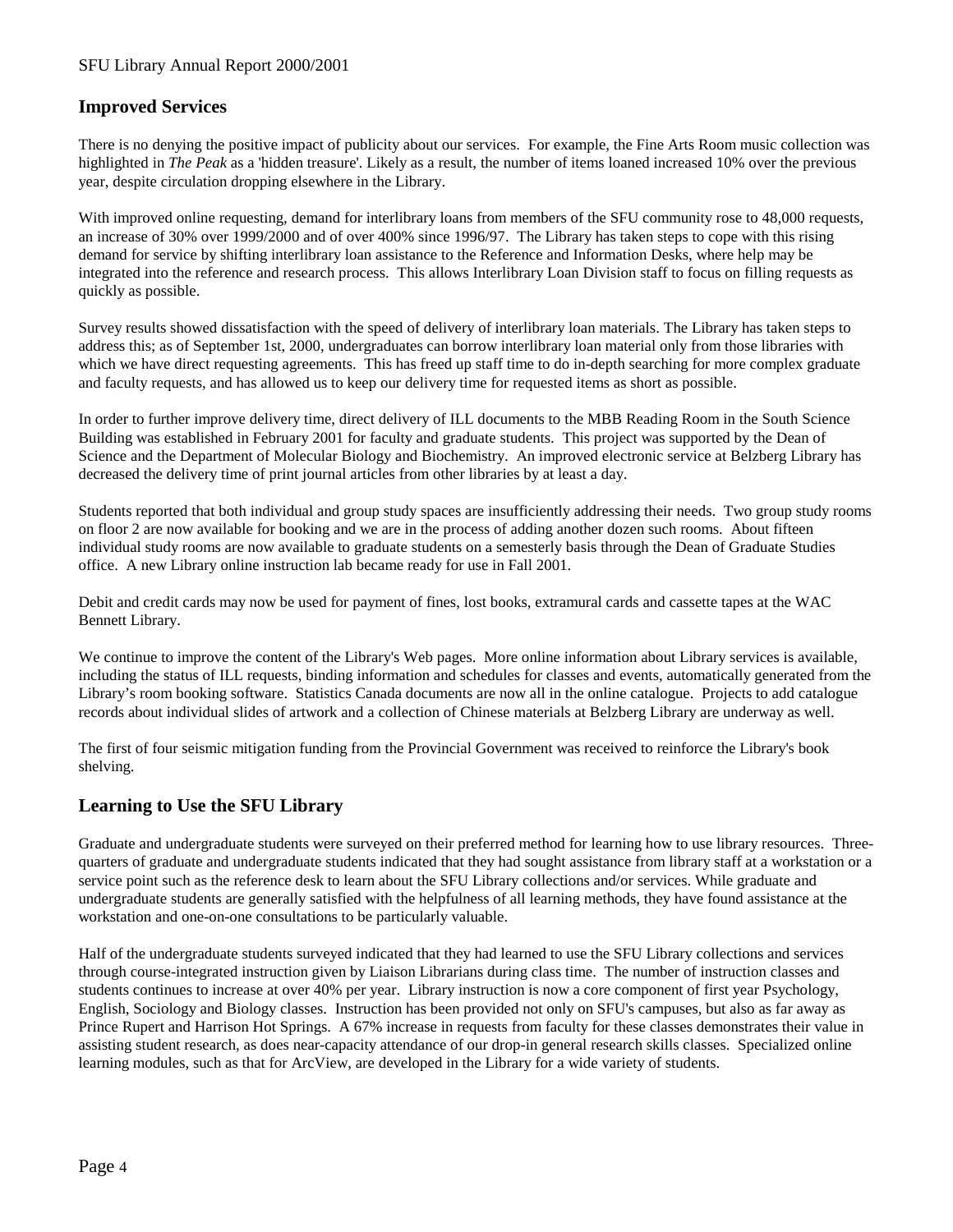### <span id="page-4-0"></span>**Services to Distance Education Students**

The Library's goal is to provide equivalent service to distance and on-campus students. Library participation in Distance Education team meetings ensures that course authors are aware of the Library's services to distance students and can begin, at an early date, to work with liaison librarians to ensure these students can make full use of library resources. Elaine Fairey (Library) and Ian Chunn (Centre for Distance Education) gave a joint presentation about this collaboration at the Connections 2001 Conference in Whistler. Although not exclusively for the use of distance education students, the steady increase in the use of the Library email reference and information services illustrates the success of using technology to extend traditional library services to off-campus students.

### **For the Future**

The Library's Three Year Plan calls for us to examine a number of issues where dissatisfaction was expressed in the survey responses. Photocopying equipment and comfort in the building were seen as inadequate to the needs of undergraduate students. Graduate students who require microfilm facilities to conduct their research did not feel that current facilities were adequate. Both graduate and undergraduate students indicated that current facilities for networked computers are not fully addressing their needs.

Circulation of reserve materials is dropping due to the availability of high-speed duplicators for lecture tapes (11,900 tapes for duplication were sold in 2000/2001) and of online course reserve materials. The relatively new electronic reserve service for Professor Copy Material continues to be successful. A total of 72 courses generated 1233 on-line files over Summer, Fall and Spring 2000/2001 semesters. Nevertheless, while faculty and undergraduate students noted that in general course reserve services satisfy their needs, undergraduate students indicated that they wanted access to more online reserve materials and better availability of lecture tapes, so we will continue to work to improve these services.

### **Events**

SFU Library and other BC academic libraries held a special event at the BC Library Association annual conference in April 2001. Senate Library Committee members, administrators and other academics with an interest in libraries were invited to hear Jean-Claude Guédon, l'Université de Montréal, discuss *'The transformation of scholarly communication from paper to digital form*'. Among the provocative comments he made were that scientific journals are not really communication devices, but registries of knowledge; they portray the boundaries of which ideas belong to whom, whereas actual *research* communication is done through the "invisible college" consisting of email, telephone conversations and conferences. According to Guédon, the real solution to the scholarly publishing crisis is to find acceptable ways of evaluating scholarly research, other than by the number of citations and the prestige of the journal.

There was continent-wide concern about thesis ownership and control in Summer 2000. In response, the SFU Library and the Dean of Graduate Studies hosted a session to explore electronic theses issues. SFU, UBC and University of Victoria students and faculty were invited to hear speakers from OISE and National Library of Canada and to discuss their concerns. Todd Mundle has been appointed to a National Library of Canada Task Force that will address this issue more widely.

Writer and SFU professor George Bowering gave a well-attended reading in the Special Collections area in March, on the occasion of his retirement from SFU's English Department. An exhibit of his books was mounted in conjunction with the reading.

The eighth annual Yosef Wosk SFU Friends of the Library lecture featured a lively and informative presentation by Jan and Crispin Elsted, founders of Barbarian Press.

The Library Diversity Working Group was formed to coordinate Library activities that focus on creating collections, services and an environment that are accessible, welcoming and inclusive of all members of SFU's diverse community. This group organized several guest speakers, two workshops, and a series of public displays in the Library lobby marking dates of cultural importance.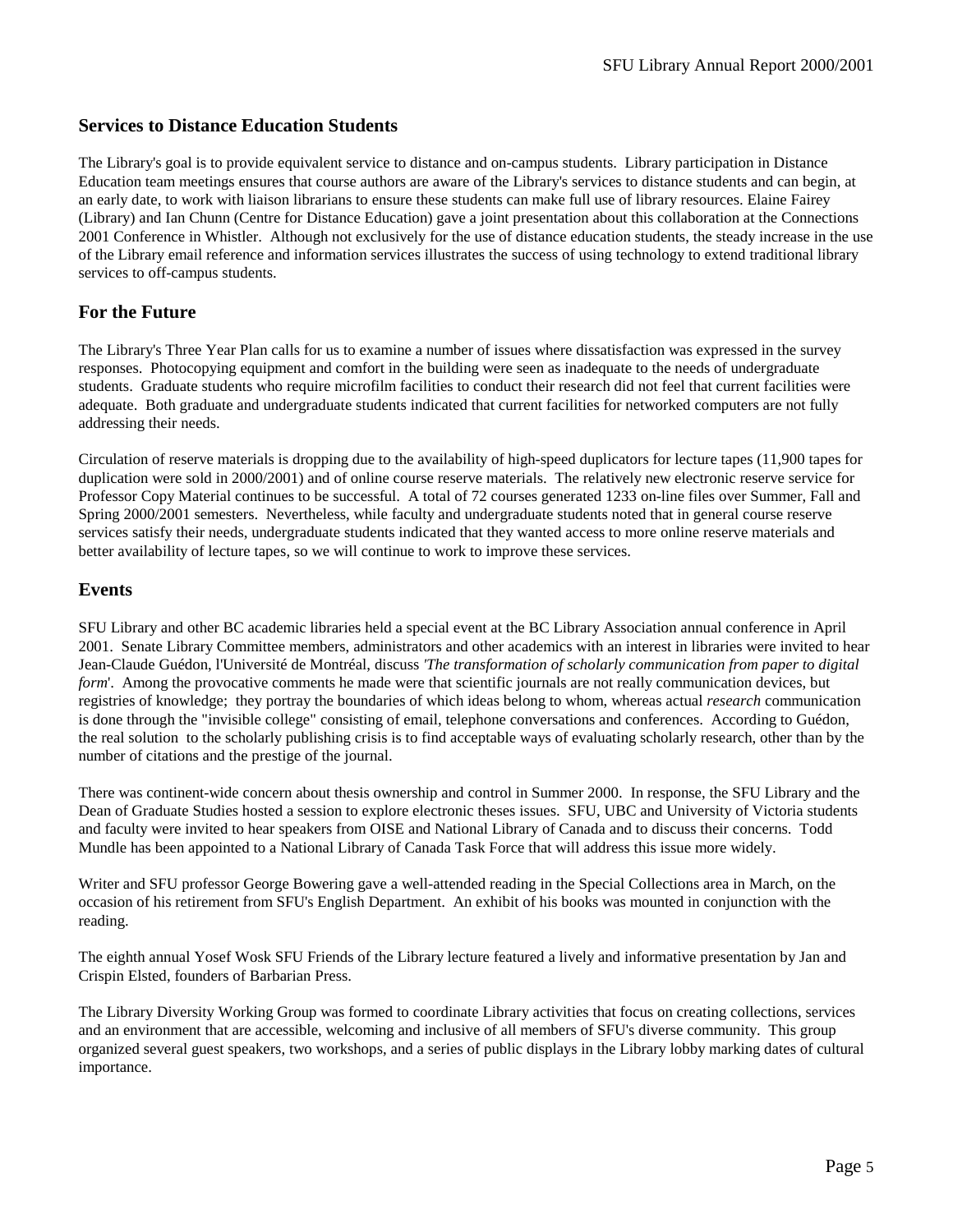### <span id="page-5-0"></span>**Staff**

Increasingly, librarians and staff are assuming cross-divisional responsibilities. For example, at the Information Desk, you may meet someone whose primary job is in the Processing, Interlibrary Loans, Loans, Systems or Reference Division. On the Reference Desk are Reference Associates from Management, Interlibrary Loans, and Collections. Liaison librarians are drawn from Reference, Collections, the Belzberg Library, and Information Services Unit. Liaison responsibilities for Geography and Philosophy are handled by librarians based at the Belzberg Library, with extensive use of email as a major factor contributing to their success. Loans staff re-shelve materials throughout the Library. A Reference staff member helps out in Maps/Data/GIS.

Librarians also work with other units on campus to improve undergraduates' chance for success by introducing them to Library services as an integral part of their orientation. These include participating in Orientation/Weeks of Welcome and TA/TM Day, as well as working with the Learning Skills Unit of the Health, Counseling and Career Centre to deliver classes, the First Nations Student Centre, and the English Bridge Programme.

With the retirement of Gene Bridwell from Special Collections, Ralph Stanton was made Head of Special Collections but retained his Gift-in-kind responsibilities. Tony Power became responsible for the Contemporary Literature Collection and for manuscripts and Special Collections cataloguing. Heather Ann Tingley (Liaison Librarian for the Department of English) took on responsibility for the Wordsworth collection.

SFU Librarians continue to be active on a national level. Percilla Groves' article 'What did Seattle mean?' was reprinted in the Ontario Library Association journal *Access*. Carole Goldsmith is Canadian representative on the Art Libraries of North America board of directors. Librarians and other Library staff are regular participants in the BC Library Association, the Canadian Library Association and Access conferences. The Maps/Data/GIS head, Walter Piovesan, participated in the National Data Archives Advisory meetings, which seek to develop a National Data Archive in partnership with SSHRC, University Libraries, and Canadian data producers. Walter was also active in evaluating and making recommendations regarding Statistics Canada's new CANSIM II service, as well as being a trainer in a number of regional and national Data Training workshops.

SFU Library Systems staff worked with development partners at Yale on *jake* software, a key part of the Electronic Journals Database. Library Systems staff continue to do funded software development on behalf of BC Electronic Library Network (ELN) and the Council of Prairie and Pacific University Libraries (COPPUL). The MOSST interactive tutorial software, developed at SFU Library, was downloaded by more than 80 people the first month it was available as 'Open Source' software.

Finally, congratulations to Library staff who became SFU graduates this year: Sue Fernandes, Anna Raasveldt, Ashika Nadan and Alfred Leung.

### **Gifts**

Two significant additions to the manuscript collection were gifts from poet (and SFU grad) Sharon Thesen and Vancouver writer Gladys Maria Hindmarch, who donated their literary archives. We received the 1998-1999 Talonbooks archive and another donation of papers from Anne Cameron. Papers of the Book and Periodical Council (of Canada) were also added to our manuscript collections this year. The Roy Peterson *Vancouver Sun* editorial cartoons donation includes 200 items, mostly concerned with BC provincial politics. George Bowering gave us a small but interesting batch of Warren Tallman letters.

A rare example of lithographic printing illustrated by the great 19th century designer Owen Jones (1806-1889) was donated: *The Psalms of David* (London: Leighton Son and Hodge, 1861) is a splendid illuminated Psalter in folio dedicated to Queen Victoria. It was found in an antique store in Victoria and the owner donated the book to SFU Library.

We acquired two new special collections from previously arranged funding. One is on E. Pauline Johnson, the native Canadian poet, and the second on the history of the CCF.

Two outstanding poetry collections were donated this year. Daphne Marlatt donated about 1,000 volumes of modern Canadian poetry, followed closely by a gift from Daphne Dukelow of 2,000 volumes of 20th century feminist poetry. We received a very large donation of children's books from Library staff member Emily Sheldon.

Muna Hamlin donated the collection of her late husband Professor Frank Hamlin, concerning French linguistics and place names. This kind of collection would be virtually impossible for a Library in Canada to assemble at this time. Several senior or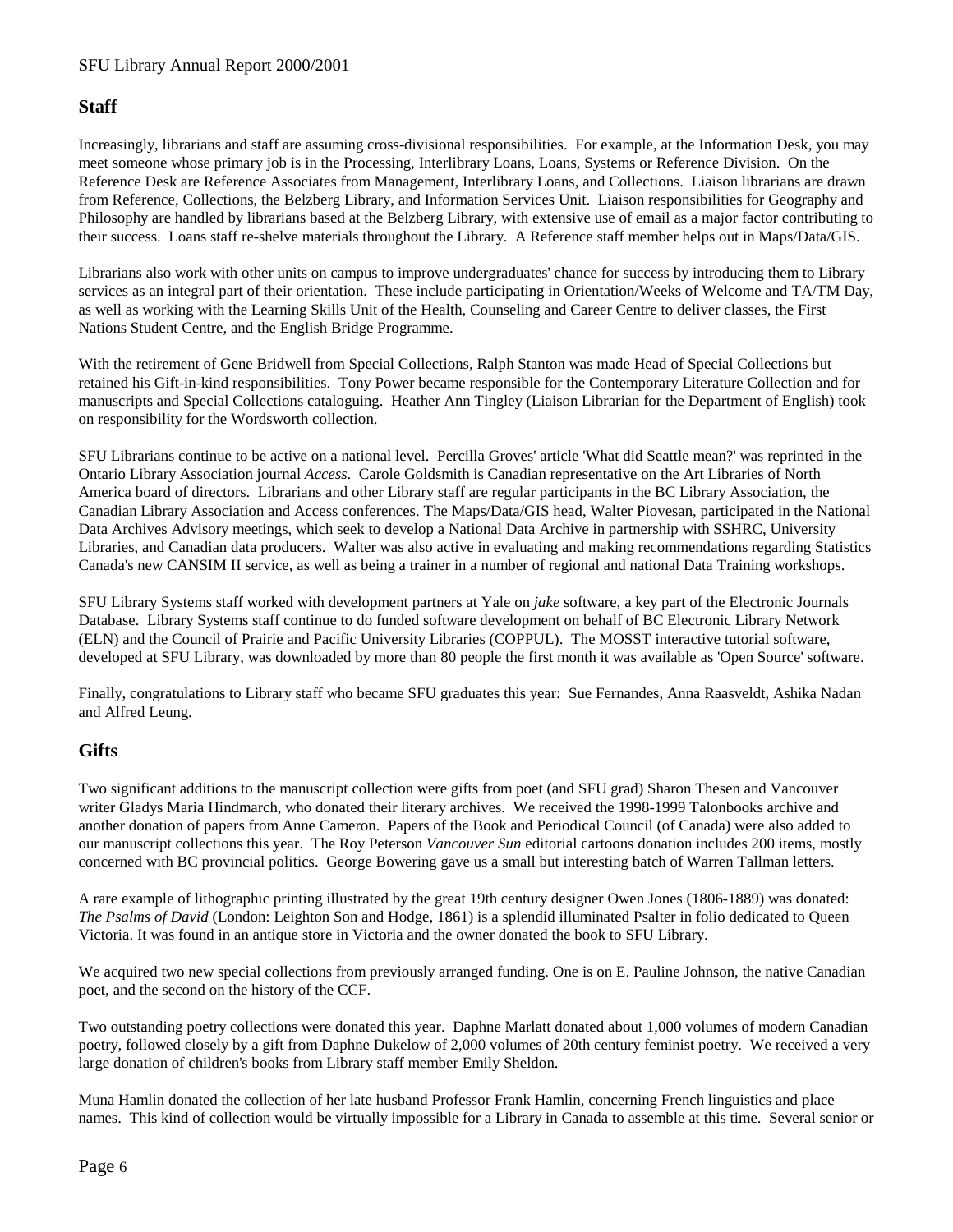Neville Lincoln Mary McKenna Beth Mcnairn Daisy Megli William Messenger Betsy Nuse Gerardo Otero Roy Shephard Peter Vatcher

Estate of David Wheeler

David Young

retired SFU professors made significant donations including: Alberto Ceria (Argentine politics and culture), Paul Delaney (English literature), Iris Garland (Dance), Edgar Harden (English Literature), Brian Hayden (Archaeology), Neville Lincoln (Art), Ted McWhinney (Political Science), Malcolm Page (Theatre), John Richards (Political Science), John Tietz (Philosophy) and S.T. Wong (Geography). Contemporary music CDs were donated by Barry Truax (who also donated the *Handbook of Acoustic Technology* CD-ROM), Owen Underhill (Contemporary Arts) and by other SFU staff and students.

A large collection of Canadian art history and native art slides was transferred from the Instructional Media Centre. Slides of international contemporary art exhibitions were donated by the Vancouver Art Gallery.

> Knut Fladmark Betty Fredeman Lynn Giraud Martin Hahn Robert M. Hamilton Hector Hammerly Jean E. Horvath Tsuyoshi Kawasaki John S. Keenlyside Michael Kenny Arthur Kube Claude Lemoine

#### **Other major in-kind donations**

Heribert Adam BC Book Prize Bernardo Berdichewsky Stephen Black John Boehme Book & Periodical Council Raymond Bradley Brian Burtch William Cleveland Konrad Colbow Peter Coleman Department of French, UBC

#### **Major cash donations**

Alumni Association of Simon Fraser University Patrick Gilligan-Hackett Liberty Investments Limited Henry A. Macht Richard Donald McGrath John V. Pearson Quantalytics Inc. Paul John C. Woodward Richard M. You

#### **Other cash donations**

Carol A. Abernathy Predrag Acimovic Kirk Alexander Adam Michael Ronald Albanese Margery Carol Allen Janet Leslie Allwork Rebekah Ann Alpin Ted Altar Andersen Consulting Foundation, Inc. Donald George Anderson Douglas Christopher Andrews Nello Angerilli Bob Arnold Danea Charlotte Avey Paul Evered Baldwin Kenna Susan Ball James Scott Barbour W. L. Mark Bates Vernon Bauer

- Brian Bealle Simon Beaulieu Delores Ann Beier Bruce Vincent Ward Bernard James Bertoia Richard Douglas Bitcon James Findlay Boothroyd Giulio Dino Borella Carol Solveig Botting Lisa Deanne Boyd Amanda Jane Brittain D. Gary Brooks Maureen Brown Donna Marie Brundige Susan Burns Elgin Garth Cameron Robert Allan Campbell Yves Carriere Margaret Wendy Cartwright
- 
- Terrence Myles Casella Gary Kenneth Casperson Michelle Cederberg Cathy June Chambers Anna Chan Kit Yee Chan Liny Chan Margaret Chan Colin Chang Frank Christopher Chay Wally Chum Chin Linda Chiu Barbara Eileen Chouinard Korina Chu Jim Chuong Olive Eugenia Clark Murray Alpin Cockle Theodore Cohn Lynn Copeland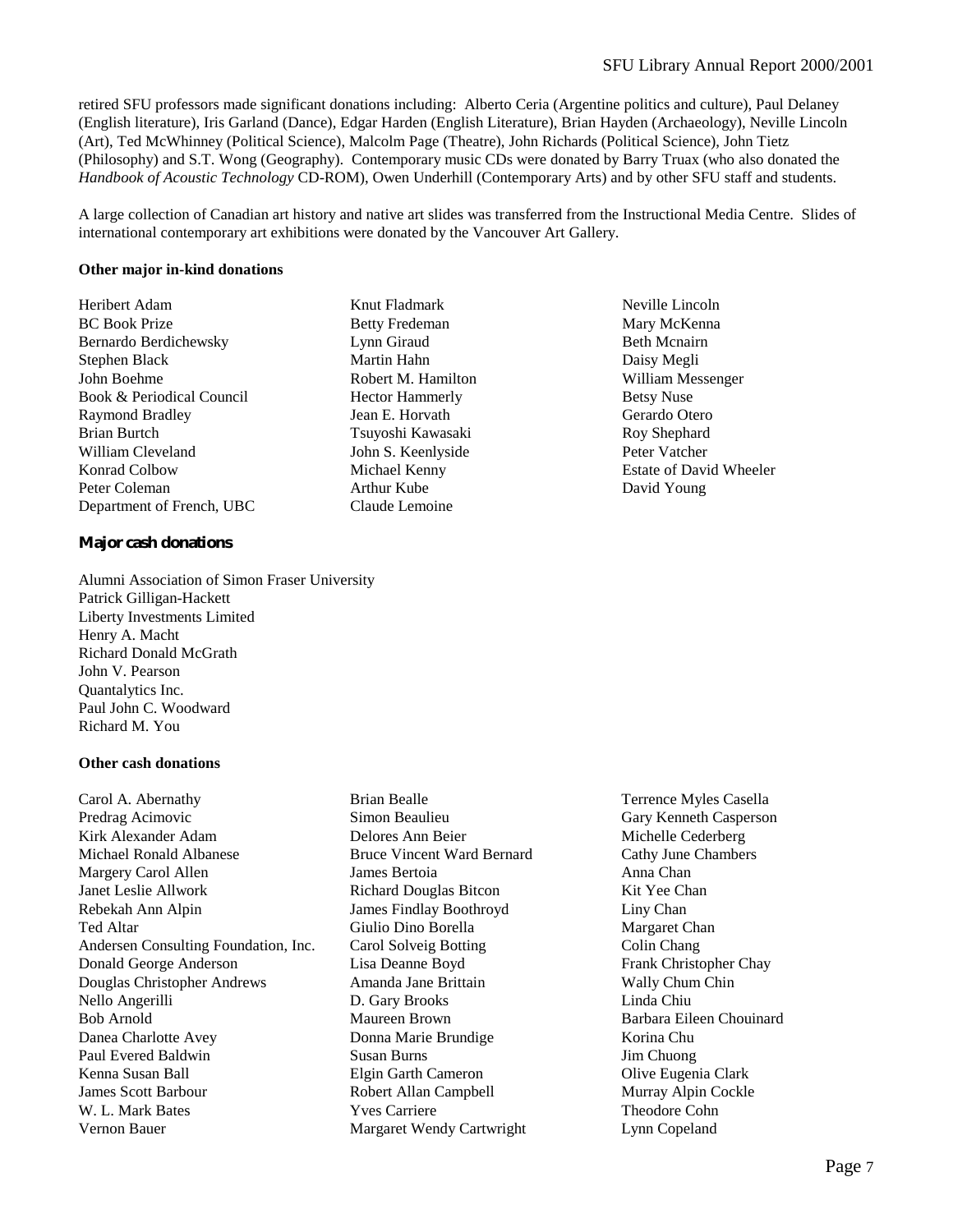Romney Peter Copping Jay Robert Arthur Corbeil Filomena Cormano Joan Louise Cosford Alan Sharpe Craighead Geoffrey Alexander Cribb Jim Cruickshank Alex Curylo Keith Aloysius D'Souza Geoffrey Paul Dalton Steve Dawydiak Russell William C. Day Alain O. Dubois Heather Rose Dumka Lyle George Dunn J. Michael Dyck Essam Ali Elashi Michael John Epp Janelle Arlene Erickson Irfane M. Fancey Pamella May Farish Alison Nicole Ferguson Susanne Penno Figueira Susan Fikart Sheryl C. Foley Janice M. Fothergill John C. S. Gan Bruce John Gardner Timothy Garrish Carole Gerson Martin Sebastian Gerson Beth Irene Gillespie David John Gorrill Rita Elizabeth Gould Linda Helen Graf Bruce Shane Greengrass Percilla Eileen Groves Elizabeth Gudaitis Lynne Guinet Apollo Keng Guy Robert David Guy Robert Walter Halliday Audrey Atsuko Hamaguchi Brian Norman Hamman Bruce Frederick Hardy Dale Harrison Christine Mary Hearn Bryan William Hebden Maria Teresinha Hedderson Elan Heller Lori Hikichi Gloria Ho Kwok Wai Terry Ho Donna Marjorie Hofmann O. Barry Holmes Ward Douglas Horan

Paul Wallace Houle Donald J. Hudson Geoffrey A. Hultin Michael Hung David William Hylands Sonja Inkster Eric Edward Irvine Kenneth Jackson Alan Roy Jacques Louis William Jefferson Sophie Jerkovic Richard Samuel Carl Johnson Robert John Johnson Stacy Wallace Johnson Paulette Johnston Damon Michael Kaller Naveen Kapahi Rollie Keith Robert Scott Kelly Anne MacKay Kirkpatrick Steve Kloster Theresa K. Ko CA Robert Lap Ko Shawna Marie Kollmyer Sandra Charmaine Koochin Keri Lynn Korteling Robin Diane Kosonen Guenther Krueger Stanislan Kubik David Kung Chun-Chun Patty Lam Frankle Hing Choy Lam Donna Laws Cherie Marie Leader Jennifer Lee Kevin Leo Lee Colleen Michelle Leitch Judy Anna Letendre Ye-Fee Liang Robert James Lightbody Sean Robert Lightle Imogene Lim Wayne Lim Hugh Lindsay Robert Neil Linenko Janet Agnes Litke Wan-Ju Liu Sandra Kathleen Lloyd Betty Yip Buk Lum Leah Nga Lai Lum Tony Luti James Kenneth Lyall Sabine Fadia Mabardi Susan Lynn MacDonald Barbara Louise MacLellan Gregg Macdonald

Robert B. Macfarlane Lynda Louise Mackie Ihsan Mahdi Maureen May Malanchuk Jill Mandrake Naomi Leigh Manley-Casimir Jeannette Joan Mansell Jane-Anne Eileen Manson Richard Geoffrey Marsh John Derek Martin Lindsay Stuart Martin Frank Martino Raymond Vincent Massey Doug Mathias Barbara Jo May Ian James McAskill Della McClaren Henri Norman McKinnon Tammy McMullan Pat McQueen Beverley Jean Medlock Daisy Megli Ken Mennell Dorothy Pauline Meyerhof Helene Michaels Robert Miles Robert Eugene Millick David Joseph Mitchell Lance Phillip Mitchell Patricia Ann Mitchell Joanne Dava Moon Susan Janet Moreau Gordon John Morrow Todd Mundle Richard P. Murray Jean Elizabeth Nakamura Marjorie Nelles Betty Nelson Wendie Ruth Nelson Tom Nesbit Wilkin King Wai Ng Grace Ruriko Noguchi Robert James Noon Robin William Nordman Chad Northcott Cara J. Nunn Nancy Gail O'Krafka Chantelle Holly Olsson Catriona Claire Park Doug Patton Jose Canaido Pereira Darryl Glen Persello Vy Duy Phu Alicja Normana Pierzynska Sameer Pirani Erika Plettner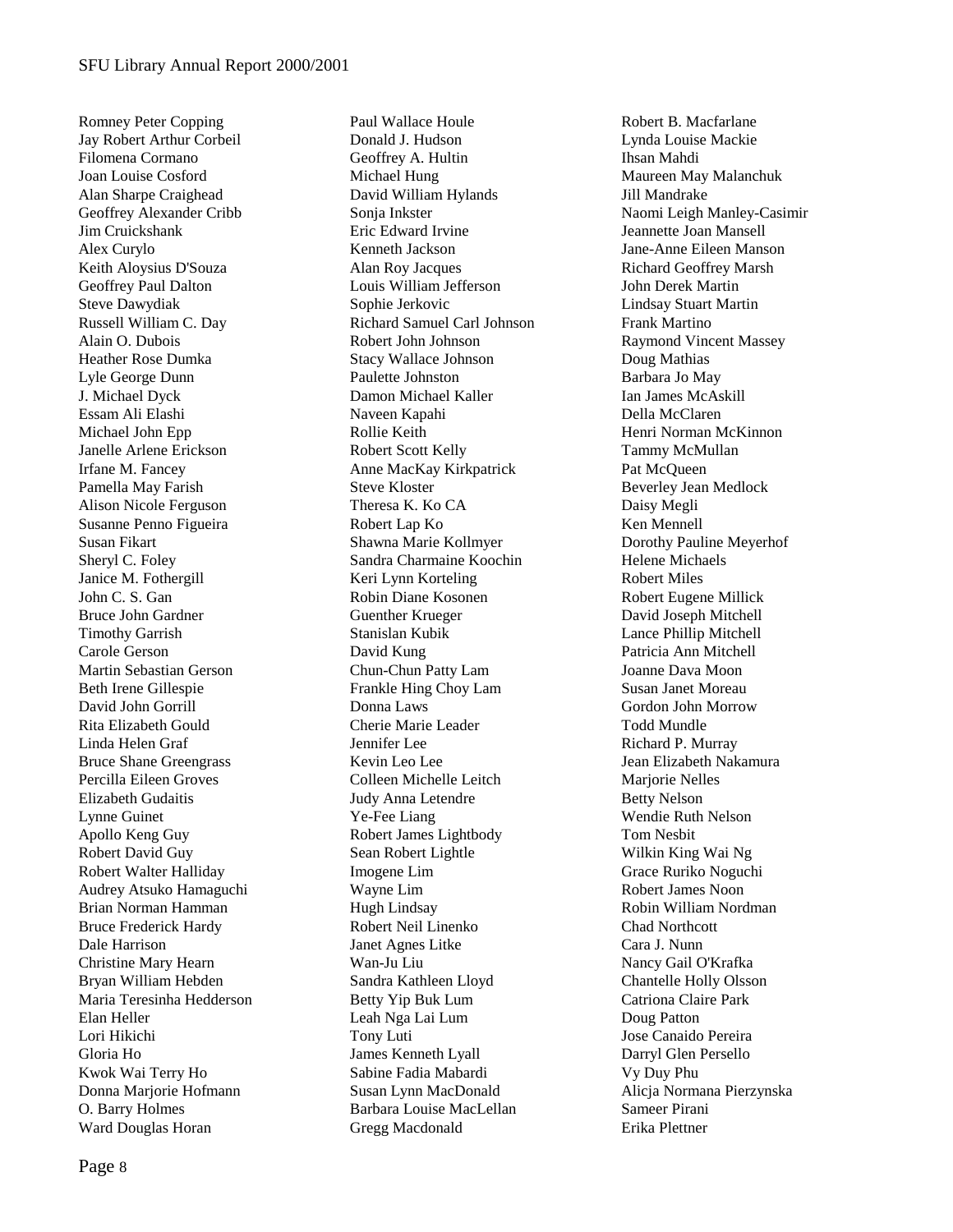Stephen Maurice Plunkett Victoria Louise Prescott Gordon Edward Priest Robert David Punnett Elsye Putri James A Rainer Blaize Reich Barry Edward Neil Reid Joanne Patricia Reid Greg Gordon Riddell Wolfgang Riemer Robert Richard Ringwald Kathleen Rogers Kenneth Miles Rood James Murray Ross Karan Singh Samra F. John Sawatsky Kathleen Josephine Sawchuk J. Olivia Scalzo Jeff Schell Marian Scholtmeijer Heinz Senger Susan Margaret Senkler John Sennett Tony Sharp Janice Ann Shepherd

J. Brian Sim Eleanor Catherine Sleath Marilyn Sleath Karen Slessor Irene Isabelle Smith Lynne Doris Smith Patricia Jean Smith Paul Stanley Smith Terrance Preston Snutch Eileen Spencer Richard Fredrick Steward James Spenser Stibbard Christine Stojakovic Craig Strachan Roy Henry Stuart Deborah Jane Stupnikoff Cort R. Suhl Richard Blair Swann Cynthia Swoveland Ian Richard Todd Peter Brook Tomlinson Ruby Toor Pik C (Letty) Totemwongse Ron Trepanier Chi Pang Tse David Reid Tudhope

John A. Valentine Marguerite Alberta Vogel Joan Constance Vyner Rory S. Wallace Paul Wang Colin James Warde Scott Kendall Watson Barbara Lynn Weisbeck Drew Bo Wells Raymond W. Werger Christopher Mark Widmeyer Frances Louise Wilmeth Natasha Ann Wilson Ivor Winton Andrew Hoi Tao Wong Cho San Susan Wong Choy L. Wong Terry Dart Hon Woo Diana Woodrow Bill Woods Michael Wortis Yosef Wosk Johnson Yung Hsi Wu Yoshio Yagi Anne Yandle Donald Anthony Zadravec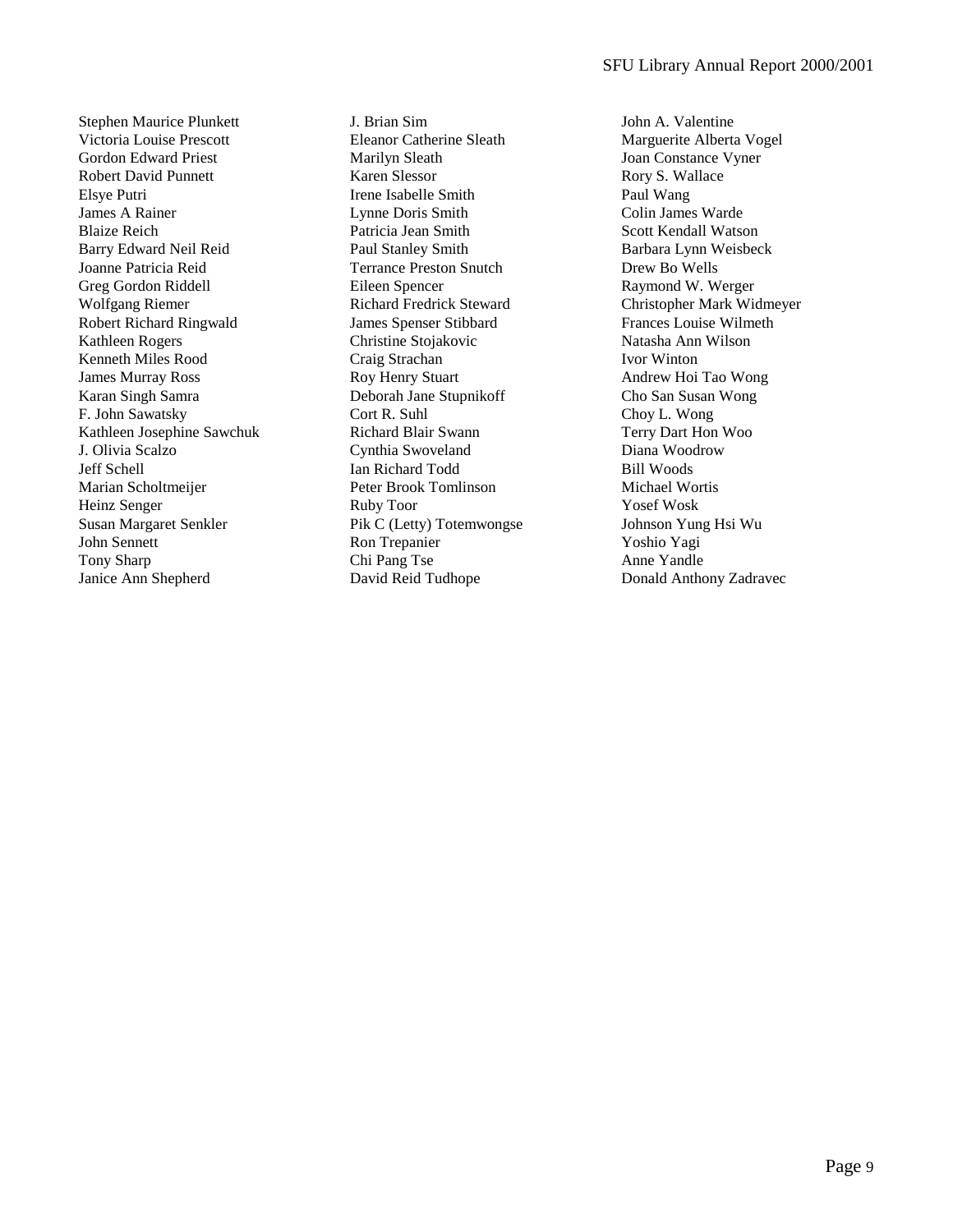| <b>COLLECTION</b><br><b>CATEGORY</b> | # Items Loaned | # Items Used<br>in Library | <b>Total Items</b><br><b>Used 2000/01</b> | <b>Total Items</b><br><b>Used 1999/00</b> | % Change   |
|--------------------------------------|----------------|----------------------------|-------------------------------------------|-------------------------------------------|------------|
| <b>Books:</b>                        |                |                            |                                           |                                           |            |
| <b>General Stacks</b>                | 334,326        | 219,450                    | 553,776                                   | 556,076                                   | $-0.41%$   |
| Reserves*                            | 64,197         | N/A                        | 64,197                                    | 81,149                                    | $-20.89%$  |
| <b>SUBTOTAL</b>                      | 398,523        | 219,450                    | 617,973                                   | 637,225                                   | $-3.02\%$  |
| <b>Other Materials:</b>              |                |                            |                                           |                                           |            |
| Fine Arts                            | 12,421         | 1,664                      | 14,085                                    | 13,596                                    | $+3.60\%$  |
| In Process                           | 497            | N/A                        | 497                                       | 456                                       | $+8.99\%$  |
| Journals                             | N/A            | 174,720                    | 174,720                                   | 188,560                                   | $-7.34\%$  |
| $Maps**$                             | 423            | 6,596                      | 7,019                                     | 4,576                                     | $+53.39%$  |
| <b>Microforms</b>                    | N/A            | 14,790                     | 14,790                                    | 17,650                                    | $-16.20\%$ |
| Reference                            | N/A            | 25,778                     | 25,778                                    | 35,124                                    | $-26.61%$  |
| <b>SUBTOTAL</b>                      | 13,341         | 223,548                    | 236,889                                   | 259,962                                   | $-8.88\%$  |
| <b>Bennett Totals</b>                | 411,864        | 442,998                    | 854,862                                   | 897,187                                   | $-4.71%$   |
| <b>Belzberg Totals</b>               | 12,745         | 10,237                     | 22,982                                    | 24,649                                    | -6.76%     |
| <b>TOTAL</b>                         | 424.609        | 453,235                    | 877,844                                   | 921,836                                   | $-4.77\%$  |

### <span id="page-9-0"></span>**TABLE A: Recorded Usage of Library Collections 2000/2001**

\* Lecture tape circulation reduced due to use of high speed duplicators and sale of tapes as of June 1997.

\*\* Includes GIS and CDROMs - these were not included in the 1999/2000 statistics.

### **TABLE B: Interlibrary Loans and Telebook (Distance Education) Services**

| <b>INTERLIBRARY LOAN SERVICES</b>          | 2000/01 | 1999/00 | % Change |
|--------------------------------------------|---------|---------|----------|
|                                            |         |         |          |
| <b>SFU Loans to Other Libraries</b>        |         |         |          |
| <b>Books</b>                               | 6.817   | 7.269   | $-6\%$   |
| Photocopies                                | 10,269  | 9,357   | 10%      |
| <b>TOTAL Items Loaned by SFU</b>           | 17,086  | 16,586  | 3%       |
|                                            |         |         |          |
| <b>Items Borrowed from Other Libraries</b> |         |         |          |
| <b>Books</b>                               | 7.796   | 7,025   | 11%      |
| Photocopies                                | 34,537  | 24,586  | 40%      |
| <b>TOTAL Items Supplied to SFU</b>         | 42,333  | 31,611  | 34%      |
|                                            |         |         |          |
|                                            |         |         |          |

| <b>TELEBOOK SERVICES (Distance Ed.)</b> | 2000/01 | 1999/00 | % Change |
|-----------------------------------------|---------|---------|----------|
| Distance Ed Student Requests            | 837     | 751     | 11%      |
| Items Requested by Students             | 2.533   | 2.765   | $-8\%$   |
| <b>Items Sent to Students</b>           |         |         |          |
| <b>Books</b>                            | 982     | 1,049   | $-6\%$   |
| Journal Articles                        | 1,078   | 1,174   | $-8\%$   |
| Videos                                  | 221     | 212     | 4%       |
| <b>Total Items Sent</b>                 | 2,281   | 2,435   | $-6%$    |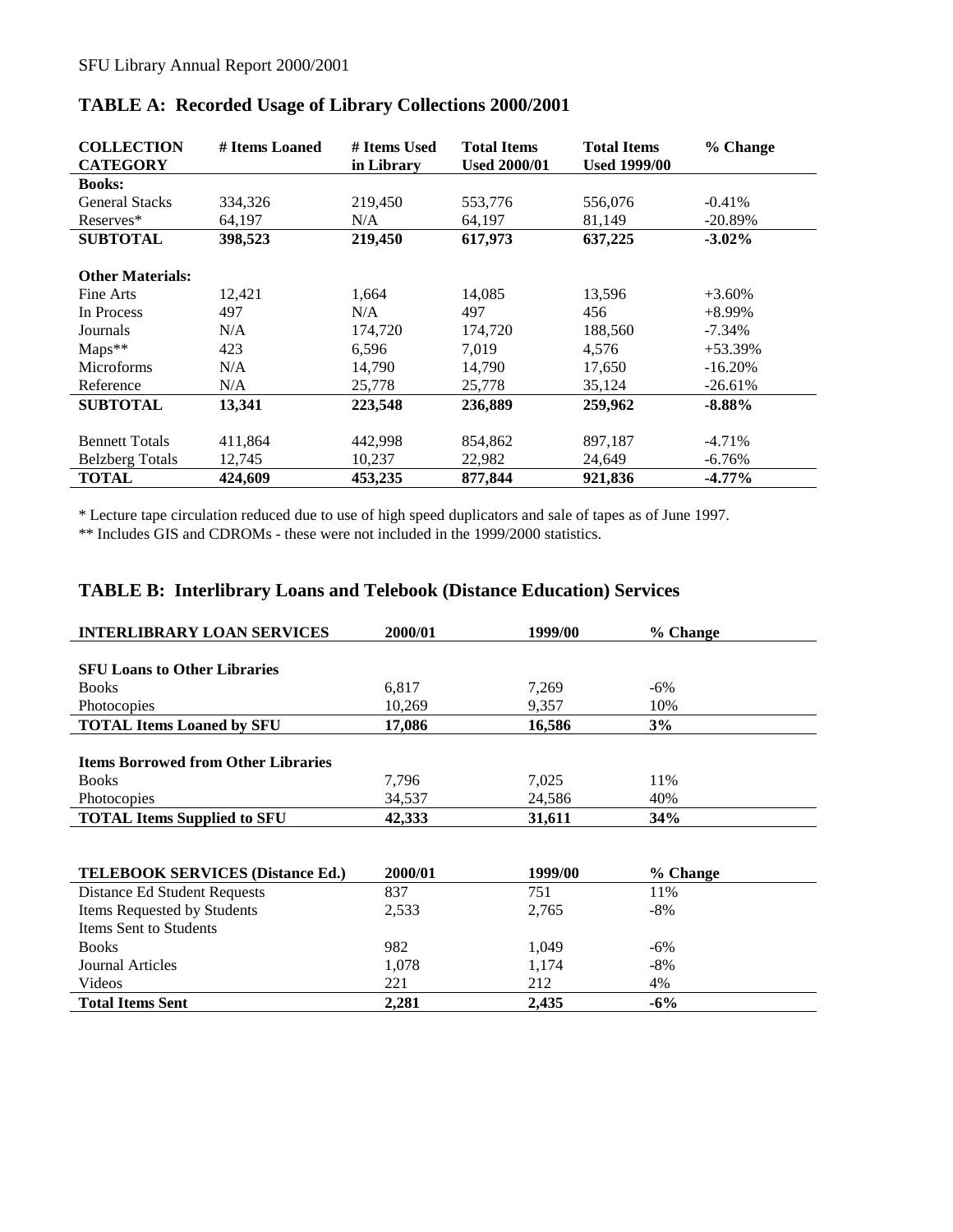## <span id="page-10-0"></span>**TABLE C: Growth of Library Collection 2000/01**

| <b>COLLECTION CATEGORY</b>                       | <b>Collection Size</b><br><b>March 31, 2000</b> | <b>Net Growth</b><br>FY 2000/01 | <b>Collection Size</b><br><b>March 31, 2001</b> |
|--------------------------------------------------|-------------------------------------------------|---------------------------------|-------------------------------------------------|
|                                                  |                                                 |                                 |                                                 |
| LC Classified Volumes                            | 1,193,873                                       | 30,777                          | 1,224,650                                       |
| Computer Item Count Adjustment*                  |                                                 | $-169,985*$                     | $-169,985*$                                     |
| <b>Adjusted Classed Volumes Count</b>            |                                                 | $-139,208$                      | 1,054,665                                       |
| Unclassed Volumes (Journals)                     | 237,809                                         | 7,495                           | 245,304                                         |
| Unclassed Volumes (StatsCan)                     |                                                 |                                 | 6,428                                           |
| <b>SUBTOTAL Letterpress Volumes</b>              | 1,431,682                                       | $-131,713$                      | 1,306,397                                       |
| Microfilm (# of reels)                           | 46,205                                          | 858                             | 47,063                                          |
| Microfiche (# of sheets)                         | (981, 064)                                      | (132,750)                       | (1, 113, 814)                                   |
| Microfiche volume equivalencies (i.e., $1/1.4$ ) | 700,760                                         | 94,821                          | 795,581                                         |
| <b>SUBTOTAL Net Micromaterial Volumes</b>        | 746,965                                         | 95,679                          | 842,644                                         |
|                                                  |                                                 |                                 |                                                 |
| TOTAL PRINT VOLUME HOLDINGS                      | 2,178,647                                       | $-36,034$                       | 2,149,041                                       |
|                                                  |                                                 |                                 |                                                 |
| <b>OTHER COLLECTIONS FORMATS:</b>                |                                                 |                                 |                                                 |
| Manuscripts (in linear meters)                   | 209                                             | 336.5                           | 545.5                                           |
| Maps                                             | 87,983                                          | 25                              | 88,008                                          |
| <b>Slides</b>                                    | 48,243                                          | 3,189                           | 51,432                                          |
| Sound Recordings                                 | 9,033                                           | 209                             | 9,242                                           |
| Videotapes                                       | 225                                             | 11                              | 236                                             |
| <b>MAGNETIC FORMATS</b>                          |                                                 |                                 |                                                 |
| Electronic journals (EJDB + RDL Files)           | 3,938                                           | 4,290                           | 8,228                                           |
| Electronic monographs (computer count)           | $\boldsymbol{0}$                                | 4,643                           | 4,643                                           |
| Reference Database subscriptions (manual count)  | $\Omega$                                        |                                 | 99                                              |
| <b>CURRENT SERIAL SUBSCRIPTIONS</b>              |                                                 |                                 |                                                 |
| Print and Microform subscriptions                | 7,773                                           | $-121$                          | 7,652                                           |
| Computer count adjustment                        |                                                 | 352                             | 352                                             |
| SUBTOTAL print & microform subs                  | 7,773                                           | 231                             | 8,004                                           |
| Electronic subs                                  | 4,761                                           | 3,566                           | 8,327                                           |
| TOTAL CURRENT SUBSCRIPTIONS                      | 12,534                                          | 3,797                           | 16,331                                          |

\*Note: The Library performed a computer count of the item records in its catalogue database; and then adjusted the previous manual count of classified monograph volumes to match the computer count.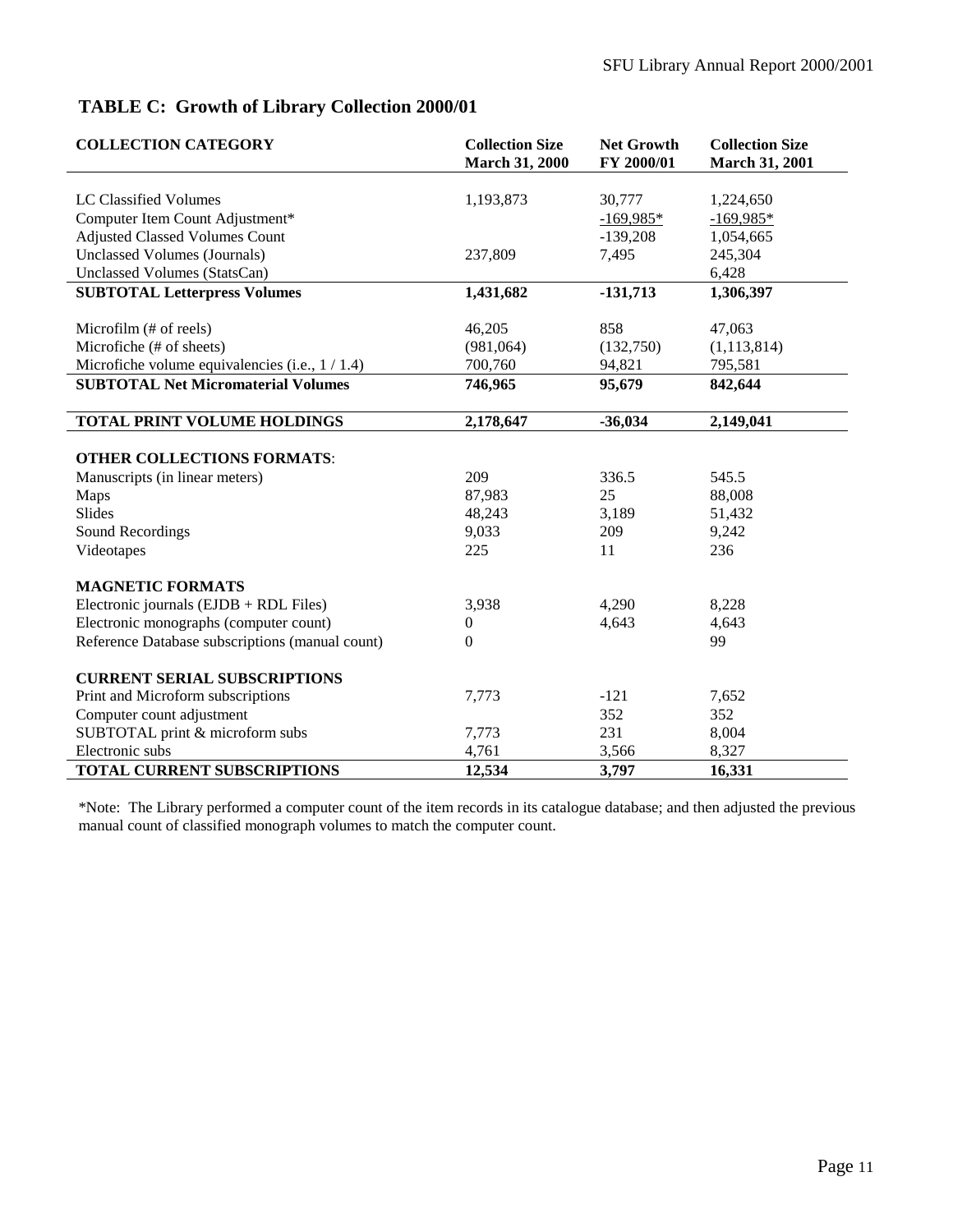# <span id="page-11-0"></span>**TABLE D: Public Services Activities**

### **USER ASSISTANCE**

| <b>Directional</b> | <b>Reference</b> | 2000/2001    | 1999/2000    |           |
|--------------------|------------------|--------------|--------------|-----------|
| <b>Oueries</b>     | <b>Ouestions</b> | <b>Total</b> | <b>Total</b> | % Change  |
|                    | 866              | 866          | 753          | $+15%$    |
|                    | 549              | 549          | <b>NA</b>    | NA.       |
| 31.495             | 5.874            | 37,369       | 40.644       | $-8.1\%$  |
| 1.253              | 829              | 2.082        | 1.601        | $+30%$    |
| 1.891*             | 13,910*          | 15,801*      | <b>NA</b>    | $NA^*$    |
|                    | 896              | 896          | <b>NA</b>    | <b>NA</b> |
| 4.141              | 27,501           | 31,642       | 35,975       | $-12\%$   |
|                    | 970              | 970          | <b>NA</b>    | <b>NA</b> |
|                    | 684              | 684          | <b>NA</b>    | NA.       |
| 38,780             | 52,079           | 90.859       | 87,198       |           |
|                    |                  |              |              |           |

\*The Information Desk report period covers May 2000-March 2001

#### **USER INSTRUCTION**

|                                  | # Classes | # Students | # Classes | # Students |
|----------------------------------|-----------|------------|-----------|------------|
| <b>Instruction Service</b>       | 2000/2001 | 2000/2001  | 1999/2000 | 1999/2000  |
| Belzberg Library                 | 72        | 557        | 63        | 435        |
| <b>Bennett Library (General)</b> | 159       | 2,405      | <b>NA</b> | NA         |
| <b>Bennett Library</b>           | 345       | 7,065      | 282       | 5,709      |
| (Course-integrated)              |           |            |           |            |
| <b>TOTALS</b>                    | 576       | 10.027     | 345       | 6,144      |
| <b>Per Cent Change</b>           | $+67.0\%$ | $+63.4\%$  |           |            |

## **TABLE E: Samuel and Frances Belzberg Library**

| <b>SERVICE CATEGORY</b>             | 2000/01 | 1999/00 | % Difference |
|-------------------------------------|---------|---------|--------------|
| Use of Library (Headcount)          | 119,537 | 124,026 | $-3.6\%$     |
|                                     |         |         |              |
| User assistance                     |         |         |              |
| <b>General Information</b>          | 29,193  | 32,104  | $-9.19%$     |
| Reserves                            | 2,302   | 2,826   | $-18.5%$     |
| Total Reference (includes email)    | 6,740   | 6,467   | 4.2%         |
| Email Reference                     | 866     | 753     | 15.0%        |
| <b>Total User Inquiries</b>         | 38,235  | 41,397  | $-7.6%$      |
|                                     |         |         |              |
| <b>Use of Collection</b>            |         |         |              |
| Loans                               | 12,745  | 13,083  | $-2.6%$      |
| In-Library Use of Materials         | 10,237  | 11,566  | $-11.5%$     |
| <b>Items from Bennett</b>           | 7,086   | 7,371   | $-3.9\%$     |
| Items delivered to Bennett          | 1,163   | 590     | 97.1%        |
| <b>Total Collections Use</b>        | 22,982  | 24,649  | $-6.8\%$     |
|                                     |         |         |              |
| <b>Library Research Instruction</b> |         |         |              |
| <b>Instructional Sessions</b>       | 72      | 63      | 14.3%        |
| Number of Participants              | 557     | 435     | 28.1%        |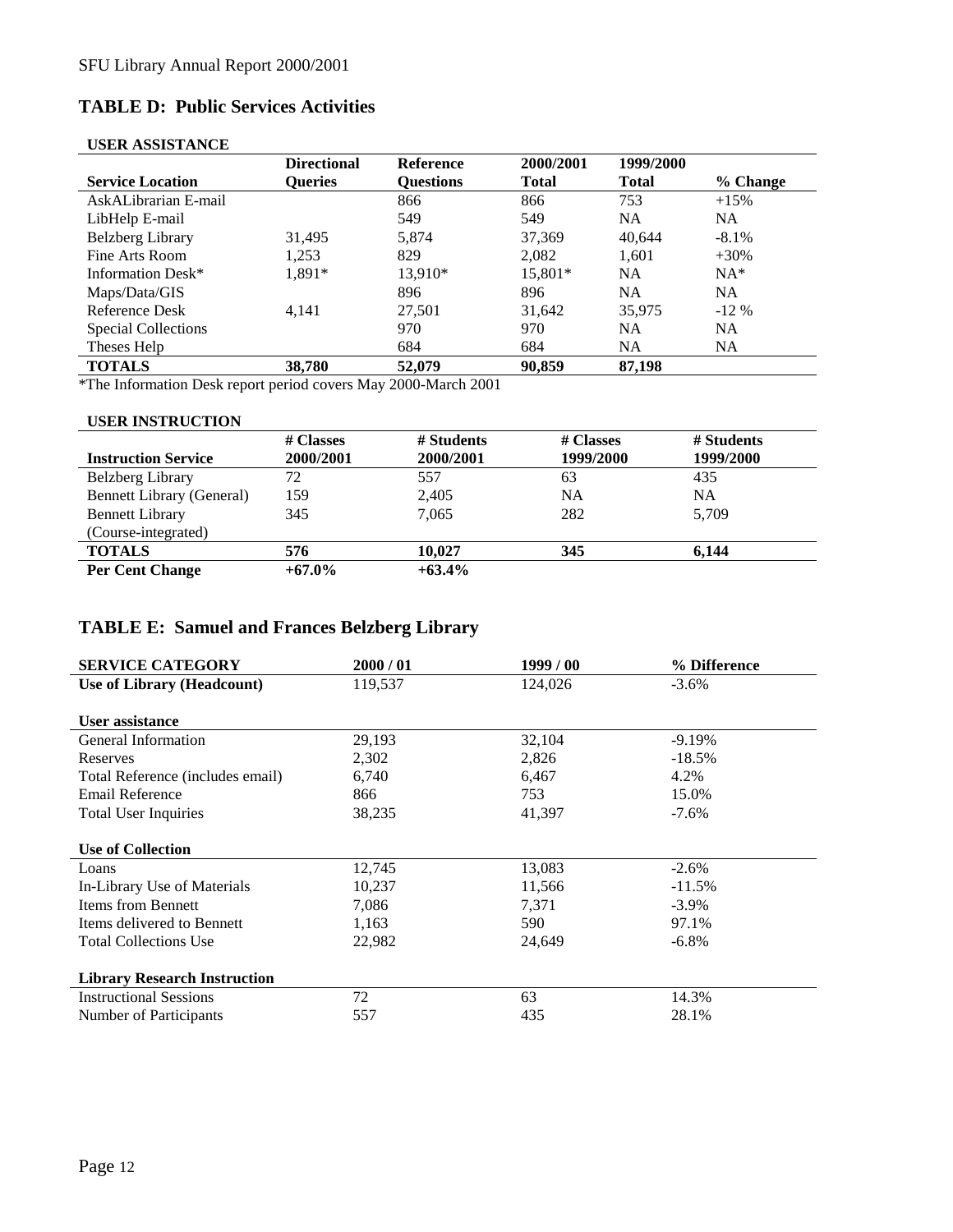# <span id="page-12-0"></span>**Selected Library Benchmarks<sup>4</sup>**

The Benchmark Libraries are chosen from *Maclean's* November 2000 Ranked Top Five Comprehensive Universities, in ranked order as follows:

| <b>Institution</b>      | Abbreviation | <b>FTE Undergraduates</b> FTE Graduates |       | <b>TOTAL FTE Students</b> |
|-------------------------|--------------|-----------------------------------------|-------|---------------------------|
| Simon Fraser University | <b>SFU</b>   | 13,578                                  | 1,810 | 15,388                    |
| Guelph University       | Guelph       | 11,696                                  | 1,383 | 13,079                    |
| Waterloo University     | Waterloo     | 16,580                                  | 1,182 | 17,762                    |
| University of Victoria  | Victoria     | 11,986                                  | 1,804 | 13,790                    |
| <b>York University</b>  | York         | NA                                      | NA    | NA                        |

#### **A. Net Library Collections Additions and Size in Print Volumes, 1999/00**

| Library    | <b>Net Volumes Added</b> | Rank | <b>Total Volumes Held</b> | Rank |
|------------|--------------------------|------|---------------------------|------|
| <b>SFU</b> | 42.430                   |      | 1,431,682                 |      |
| Guelph     | 18.328                   |      | 1,806,683                 | 3    |
| Waterloo   | 34.267                   | 3    | 1.908.827                 | 2    |
| Victoria   | 24.831                   | 4    | 1.767.561                 | 4    |
| York       | 41.763                   |      | 2,359,201                 |      |

#### **B. Number of Serials / Journal Subscriptions, 1999/00**

| Library    | <b>Number of Subscriptions</b> | Rank |
|------------|--------------------------------|------|
| <b>SFU</b> | 12,534                         |      |
| Guelph     | 7.814                          | 5    |
| Waterloo   | 11,875                         | 3    |
| Victoria   | 10,670                         |      |
| York       | 16,080                         |      |

#### **C. Library Materials Budget in Dollars, 1999/00**

| Library    | <b>Books</b>                              | <b>P-Serials</b> | <b>E-Serials</b> | Other   | Miscell. | <b>Total Mat.</b> | <b>Binding</b> | <b>TOTAL</b> | Rank |
|------------|-------------------------------------------|------------------|------------------|---------|----------|-------------------|----------------|--------------|------|
| <b>SFU</b> | 1,709,578                                 | 3.634.392        | 412.292          | NA      | NA       | 5,756,262         | 197.033        | 5,953,295    |      |
| Guelph     | 740.037                                   | 2.423.971        | 586,033          | NA      | p204,725 | 3.954.766         | 96.644         | 4.051.410    |      |
| Waterloo   | 1,184,116                                 | 3.474.179        | 1.097.407        | NA      | e260.334 | 6.016.036         | 86.011         | 6.102.047    | 2    |
| Victoria   | 792.719                                   | 2.621.552        | 521.953          | NA      | e200.204 | 4.136.428         | 116.781        | 4.253.209    | 4    |
| York       | 1,858,778                                 | 3.647.273        | 1.393.317        | 144,457 | p125,065 | 7.168.890         | 210.193        | 7.379.083    |      |
|            | n-print materials: a-alastronia materials |                  |                  |         |          |                   |                |              |      |

p=print materials; e=electronic materials

l

#### **D. Other Library Budget Categories in Dollars, 1999/00**

|            | <b>Professional</b> | <b>Support</b>  | Temp.           | Total           | Fringe          | Non-Sal.  |              |                |
|------------|---------------------|-----------------|-----------------|-----------------|-----------------|-----------|--------------|----------------|
| Library    | <b>Salaries</b>     | <b>Salaries</b> | <b>Salaries</b> | <b>Salaries</b> | <b>Benefits</b> | Operating | <b>TOTAL</b> | Rank           |
| <b>SFU</b> | 1.878.540           | 2,741,579       | 340,748         | 4.960.867       | 894.928         | 1,384,581 | 7,240,376    | $\overline{4}$ |
| Guelph     | 1,615,895           | 3,028,670       | 173.989         | 4.818.989       | 1,048,692       | 545,866   | 6,413,112    |                |
| Waterloo   | 2,146,230           | 3,378,273       | 456,777         | 5,981,280       | 841.418         | 1,200,087 | 8,022,785    | 2              |
| Victoria   | 1.905.934           | 3,353,545       | NA              | 5.259.479       | 788.858         | 1,730,098 | 7,778,435    |                |
| York       | 3,914,928           | 4.041.485       | 787,392         | 8,743,805       | 1,570,360       | 2,913,849 | 13,228,014   |                |

<sup>&</sup>lt;sup>4</sup> From the 1999/00 Canadian Association of Research Libraries Statistics published May 2001.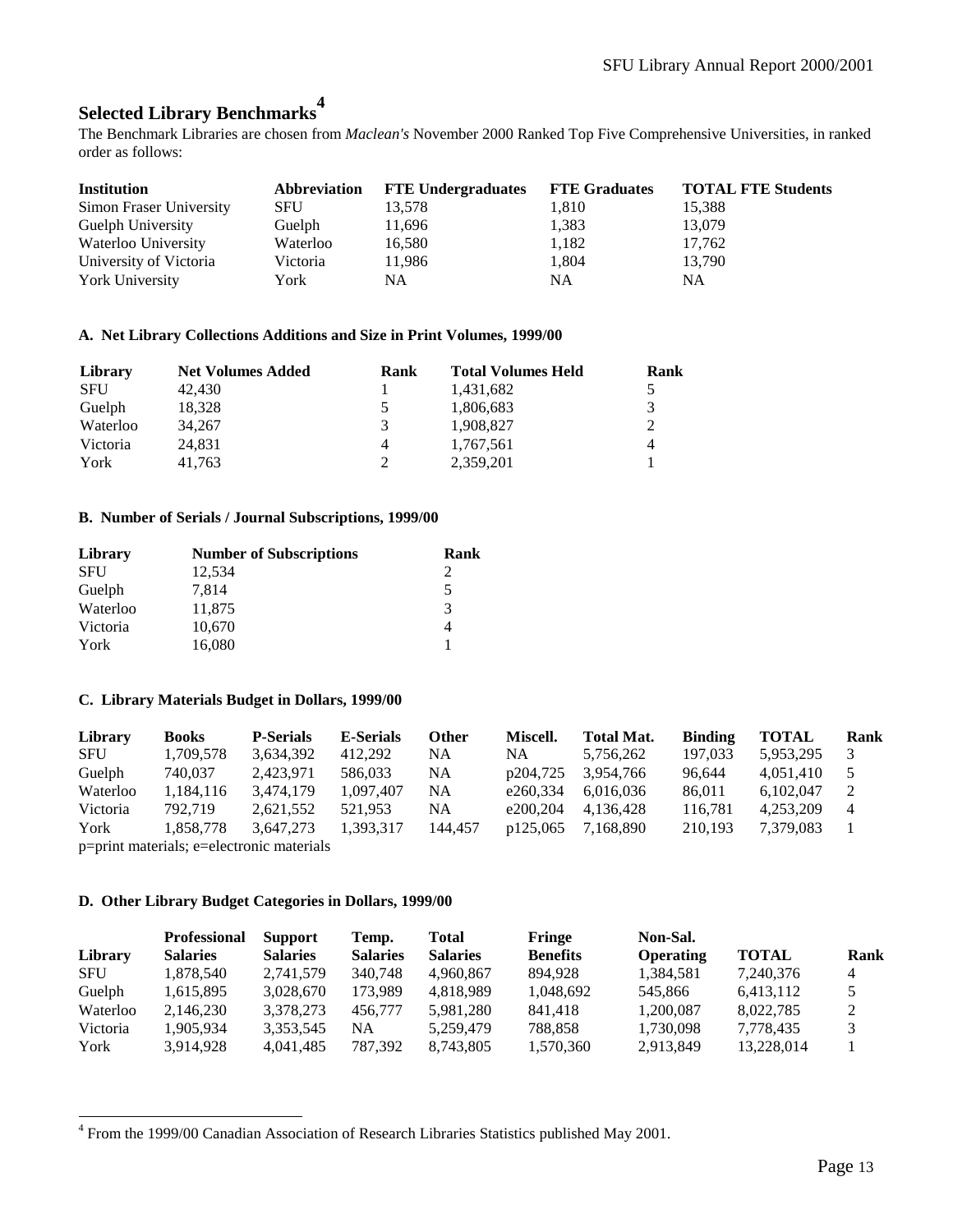#### <span id="page-13-0"></span>SFU Library Annual Report 2000/2001

#### **E. Summary Budget Expenditures Comparison, 1999/00**

|            | <b>Materials</b> | <b>Staff</b> | <b>Operating</b> | TOTAL         |      | Materials as % | Salaries as % |
|------------|------------------|--------------|------------------|---------------|------|----------------|---------------|
| Library    | Expend.          | Expend.      | Expend.          | <b>EXPEND</b> | Rank | of Total Exp.  | of Total Exp. |
| <b>SFU</b> | 5,953,295        | 5,855,795    | 1,384,581        | 13, 193, 671  |      | 45.12%         | 44.38%        |
| Guelph     | 4,051,410        | 5.867.246    | 545,866          | 10,464,522    |      | 38.72%         | 56.07%        |
| Waterloo   | 6,102,047        | 6,822,698    | 1.200.087        | 13.283.414    | 2    | 43.20%         | 48.30%        |
| Victoria   | 4.253.209        | 6.048.337    | 1.730.098        | 12.031.644    | 4    | 35.35%         | 50.27%        |
| York       | 7,379,083        | 10,314,165   | 2,913,849        | 20,607,097    |      | 35.81%         | 50.05%        |

#### **F. Summary of Library Personnel, 1999/00**

|            |                   | <b>Other</b>      | <b>Total Prof</b> | <b>Support</b> | Temp             | <b>TOTAL</b> |             |
|------------|-------------------|-------------------|-------------------|----------------|------------------|--------------|-------------|
| Library    | <b>Librarians</b> | <b>Prof Staff</b> | <b>Staff</b>      | <b>Staff</b>   | <b>Staff FTE</b> | <b>FTE</b>   | <b>Rank</b> |
| <b>SFU</b> | 26.0              | 6.0               | 32.0              | 88             | 19               | 139.0        |             |
| Guelph     | 22.0              | 4.0               | 26.0              | 92.0           | 22.0             | 140.0        | 4           |
| Waterloo   | 30.0              | 7.0               | 37.0              | 101.0          | 27.0             | 165.0        |             |
| Victoria   | 28.0              | 7.0               | 35.0              | 100.0          | 9.0              | 144.0        |             |
| York       | 39.0              | 15.0              | 54.0              | 119.0          | 50.0             | 223.0        |             |

#### **G. Library Computer Hardware, Software Expenditures, & Electronic Databases, 1999/00**

|            |             |             |          |         | <b>Electronic</b> |             |
|------------|-------------|-------------|----------|---------|-------------------|-------------|
| Library    | \$ Hardware | \$ Software | \$ TOTAL | \$ Rank | <b>Databases</b>  | <b>Rank</b> |
| <b>SFU</b> | 271.909     | 257,740     | 529.649  |         | 4.763             |             |
| Guelph     | 139.773     | 102.398     | 242.171  | 5       | 307               |             |
| Waterloo   | 404.323     | 134,226     | 539.549  |         | 766               |             |
| Victoria   | 237,438     | 317.373     | 554,811  |         | 100               |             |
| York       | 270,878     | 25,021      | 295.899  | Δ       | 153               | 4           |

#### **H. Library Collections Usage, 1999/00**

| Library    | <b>Total Loans</b> | <b>Journals Included?</b> | <b>Reserves Loans</b> | In-Library Usage |
|------------|--------------------|---------------------------|-----------------------|------------------|
| <b>SFU</b> | 347.558            | No                        | 81.149                | 493.126          |
| Guelph     | 337,150            | No                        | 120,976               | 810,574          |
| Waterloo   | 573.111            | Yes                       | 80.710                | NΑ               |
| Victoria   | 527,367            | No                        | NΑ                    | 285,525          |
| York       | 1,006,590          | No                        | 115,502               | 1.464.145        |

#### **I. Materials Borrowed from Other Libraries, 1999/00**

| Library    | <b>Books</b> | <b>Photocopies</b> | <b>TOTAL</b> | <b>Rank</b> |
|------------|--------------|--------------------|--------------|-------------|
| <b>SFU</b> | 7.025        | 24,586             | 31,611       | 2           |
| Guelph $*$ | 33,607*      | 27,707             | 61,314       | $1*$        |
| Waterloo   | 1,967        | 3.095              | 5,062        | 4           |
| Victoria   | 4.916        | 22.917             | 27,833       | 3           |
| York       | 2.569        | 1.968              | 4.537        | 5           |

\*Guelph data includes circulation of material from a joint collections storage facility.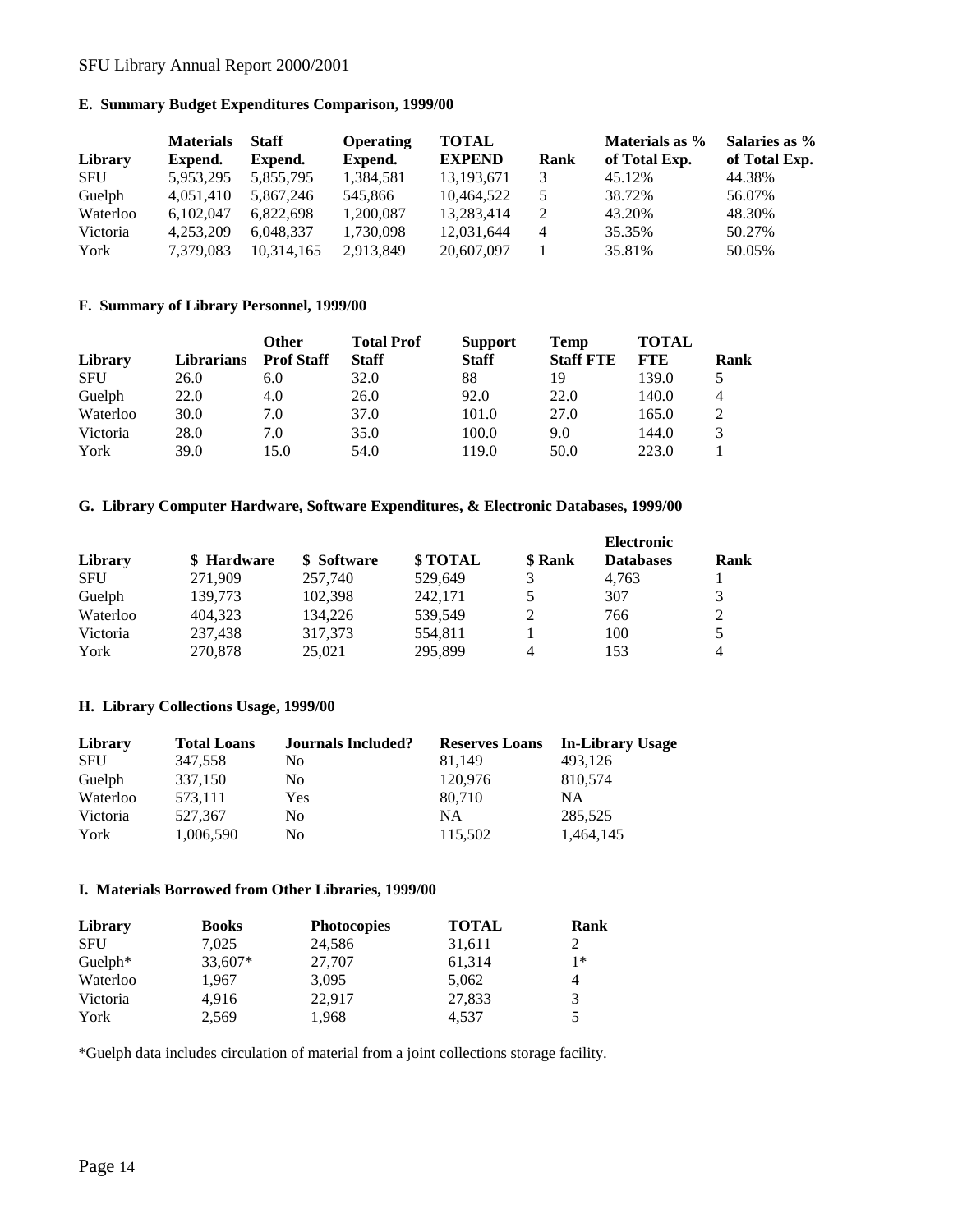### <span id="page-14-0"></span>**J. Materials Loaned to Other Libraries, 1999/00**

| Library    | <b>Books</b> | <b>Photocopies</b> | <b>TOTAL</b> | Rank |
|------------|--------------|--------------------|--------------|------|
| <b>SFU</b> | 7.629        | 9.317              | 16,946       | 3    |
| Guelph     | 17,041       | 9.475              | 26,516       | 2    |
| Waterloo   | 3.902        | 42,218             | 46,120       |      |
| Victoria   | 1,175        | 3,696              | 4.871        | 5    |
| York       | 5.992        | 8.368              | 14,360       | 4    |

### **K. Library Service Hours, Library Instruction, Reference Service, 1999/00**

|            | # of staffed | # $hrs / wk$ |      |           |      |                     |      | # of Ref    |      |
|------------|--------------|--------------|------|-----------|------|---------------------|------|-------------|------|
|            | service      | library is   |      | # library |      | # of class          |      | questions / |      |
| Library    | points       | open         | Rank | classes   | Rank | <i>participants</i> | Rank | vear        | Rank |
| <b>SFU</b> |              | 99.0         |      | 344       |      | 5,514               |      | 39,703      |      |
| Guelph     | 12           | 106.0        |      | 202       | 5    | 4.276               |      | 93,364      | ◠    |
| Waterloo   | 16           | 95.0         |      | 206       | 4    | 3.311               | 4    | 54.674      |      |
| Victoria   | 12           | 86.0         |      | 251       | 3    | 2.685               |      | 54.416      |      |
| York       | 22           | 93.0         | 4    | 699       |      | 13.296              |      | 140.646     |      |